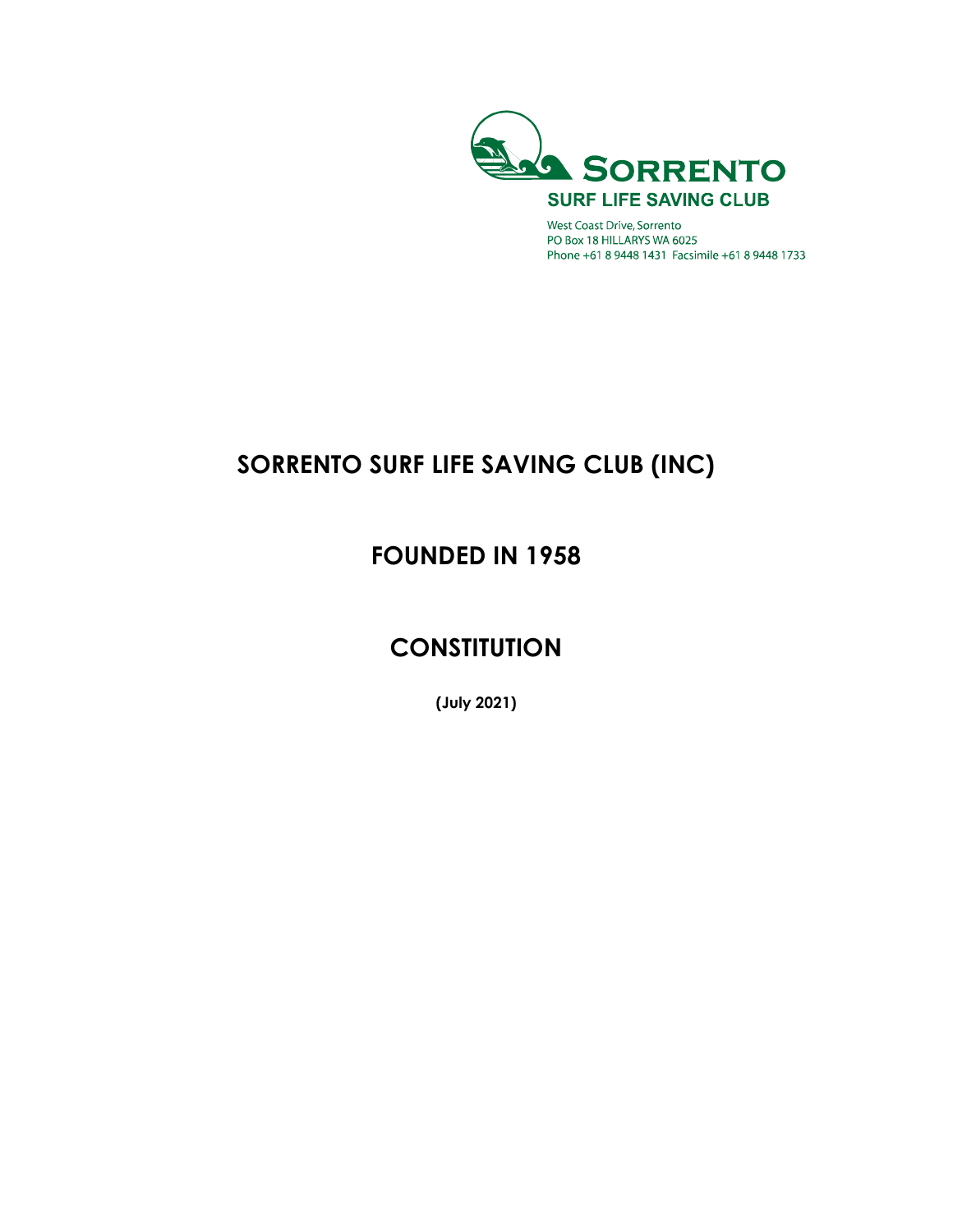# **CONTENTS**

| <b>PARA</b> | <b>SUBJECT</b>                | page                                      |                          |
|-------------|-------------------------------|-------------------------------------------|--------------------------|
| 1.          | <b>GENERAL:</b>               | Name                                      | З                        |
|             |                               | Objectives                                | 3                        |
|             |                               | Patrols                                   | 3                        |
|             |                               | Records                                   | $\overline{\mathcal{A}}$ |
|             |                               | Finances                                  | 4                        |
|             |                               | Interpretations                           | 4                        |
| 2.          | MEMBERSHIP:                   | General                                   | 5                        |
|             |                               | Register of Members                       | 5                        |
|             |                               | Fees                                      | 5                        |
|             |                               | <b>Membership Classifications</b>         | 5                        |
|             |                               | <b>Cessation of Membership</b>            | 7                        |
| 3.          | <b>CLUB OFFICE BEARERS:</b>   | <b>Elected Office Bearers</b>             | 8                        |
|             |                               | <b>Appointed Office Bearers</b>           | 8                        |
|             |                               | Elections                                 | 8                        |
|             |                               | Term Of Office                            | 8                        |
| 4.          | <b>DUTIES OF OFFICERS:</b>    | <b>Duties</b>                             | 9                        |
|             |                               | Meetings                                  | 11                       |
| 5.          | <b>COMMITTEES:</b>            | Non-elected Positions                     | 11                       |
|             |                               | <b>Board of Management</b>                | 11                       |
|             |                               | <b>Executive Committee</b>                | 12                       |
|             |                               | Constitution Committee                    | 12                       |
|             |                               | Life Membership Committee                 | 12                       |
| 6.          | <b>STANDING COMMITTEES:</b>   | <b>Beach Committee</b>                    | 12                       |
|             |                               | <b>Business &amp; Marketing Committee</b> | 13                       |
|             |                               | <b>Competition Committee</b>              | 13                       |
|             |                               | Junior Committee                          | 13                       |
|             |                               | <b>Discipline Committee</b>               | 14                       |
|             |                               | Food and Beverage Committee               | 14                       |
|             |                               | Powers Delegated to Committees            | 14                       |
| 7.          | <b>MEETINGS:</b>              | Organization                              | 14                       |
|             |                               | Voting Rights                             | 15                       |
|             |                               | Attendance                                | 15                       |
|             |                               | Minutes                                   | 15                       |
| 8.          | <b>FINANCE:</b>               | Control                                   | 15                       |
|             |                               | Fundraising                               | 16                       |
| 9.          | <b>CONDUCT OF MEMBERS:</b>    | Code of Conduct                           | 16                       |
|             |                               | Use of Clubrooms                          | 16                       |
|             |                               | <b>Licensed Premises</b>                  | 16                       |
|             |                               | Club Property                             | 16                       |
| 10.         | <b>DISCIPLINE OF MEMBERS:</b> | Action on Misdemeanor                     | 17                       |
|             |                               | Appeals                                   | 17                       |
|             |                               | <b>Effects of Suspension</b>              | 17                       |
| 11.         | <b>GRIEVANCE PROCEDURES:</b>  |                                           | 18                       |
| 12.         | CONSTITUTION:                 | <b>Master Copy</b>                        | 18                       |
|             |                               | Amendments                                | 18                       |
|             |                               | By Laws                                   | 19                       |
| 13.         | CLUB COLOURS and BADGE:       |                                           | 19                       |
| 14.         | <b>DISSOLUTION:</b>           |                                           | 19                       |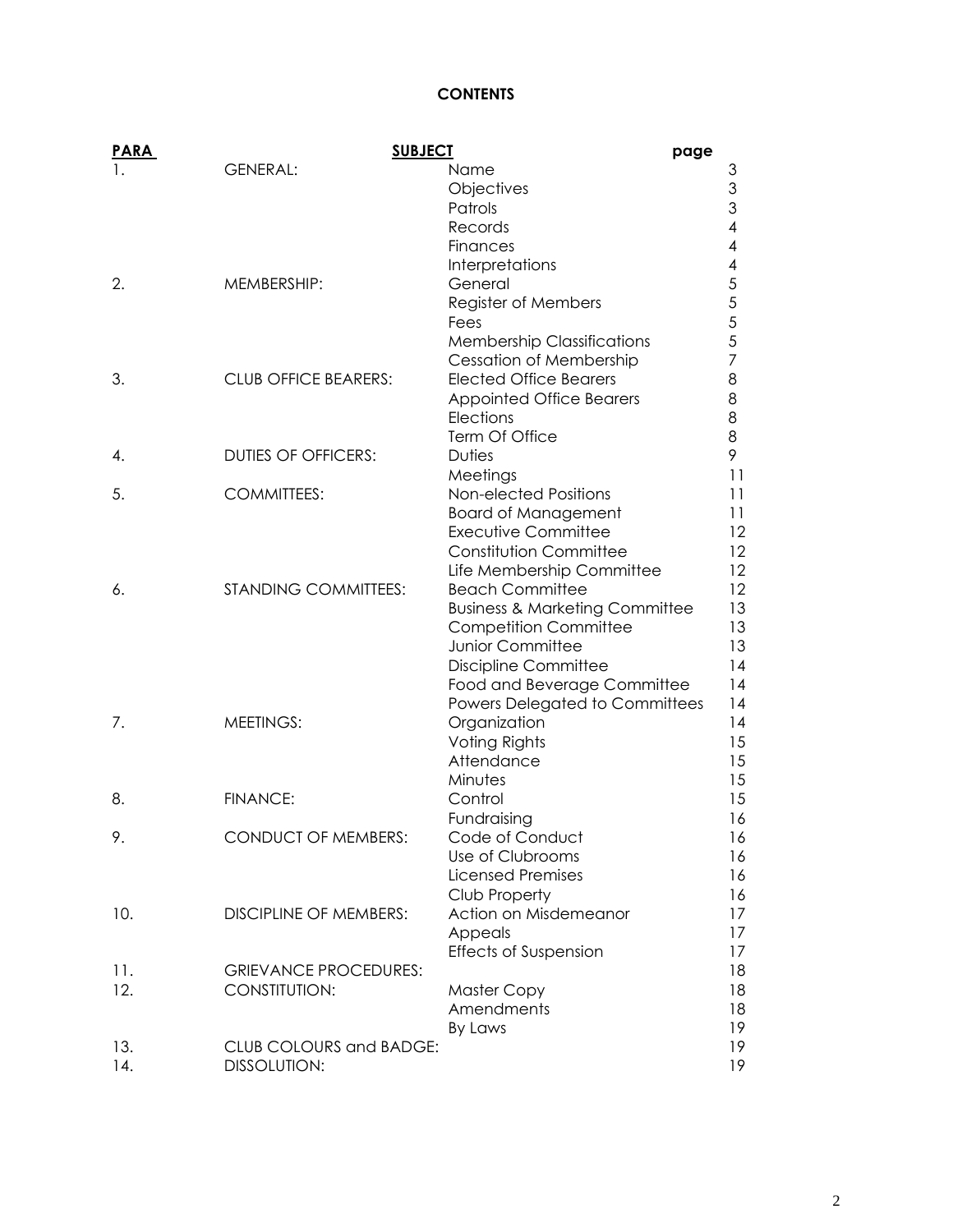#### **PARA 1. GENERAL**

#### **1.1 NAME:**

- (a) The Club shall be called "SORRENTO SURF LIFE SAVING CLUB WA (Inc.)", and shall comprise all persons duly accepted as members and shall affiliate with Surf Life Saving Western Australia (SLSWA). The constitutions of SLSWA and in the event of any further discrepancy, Surf Life Saving Australia (SLSA) shall have precedence in any matter not covered by the Club Constitution.
- (b) The season of Club operation shall be from the 1st day of May to the 30th day of April in the ensuing year.
- (c) The Club shall maintain efficient patrolling of the beach under its control in the surf lifesaving season laid down in the SLSWA By-Laws, for that season. Where necessary, special roster patrols shall operate outside the season, as laid down by the Beach Committee.

# **1.2 OBJECTIVES:**

- (a) To ensure the most efficient methods of rescuing persons in distress by study and practice of current SLSA handbooks and journals, including active participation of members in beach patrols
- (b) Provide for the encouragement, conduct, promotion and administration of surf lifesaving in consultation with SLSWA.
- (c) Affiliate and participate as a member of SLSWA and SLSA, including compliance with relevant Policies through and by which surf lifesaving and the preservation of life in the aquatic environment can be conducted, encouraged, promoted, advanced and administered.
- (d) Promote demonstrations and instruction to members of the public in water safety and resuscitation and so bring about a widespread knowledge of the principles of surf lifesaving.
- (e) At all times act on behalf of and in the interest of the Members, surf lifesaving and the community.
- (f) Use and protect the Intellectual Property of the Club, SLSWA and SLSA.
- (g) Strive for all levels of Government, commercial and public recognition of the Club as the benchmark provider of aquatic safety and management.
- (h) Acquire and improve premises necessary for carrying out these Objectives.
- (i) Pursue through itself or other such commercial arrangements, including sponsorship and marketing opportunities, as are appropriate to further the interests of the Club and surf lifesaving.
- (j) Promote, adopt and implement appropriate policies, such as; equal opportunities, equity, drugs in sport, health and safety to advance surf lifesaving within the club and all other users of the aquatic environment.

#### **1.3 PATROLS:**

- (a) All Active (15-18 years), Cadet (13-15 years), Active (18 years and over), Reserve Active and Award members must perform patrol duties as laid down in accordance with the By-Laws as set for the season by the Beach Committee; and in accordance with the By-Laws as laid down by SLSA, (SLSWA).
- (b) The Office Bearers as listed in Para 3.1. shall be exempt from patrol duties.
- (c) The Board of Management shall have the right to grant exemption from patrol duty to any member as recommended by the Beach Committee.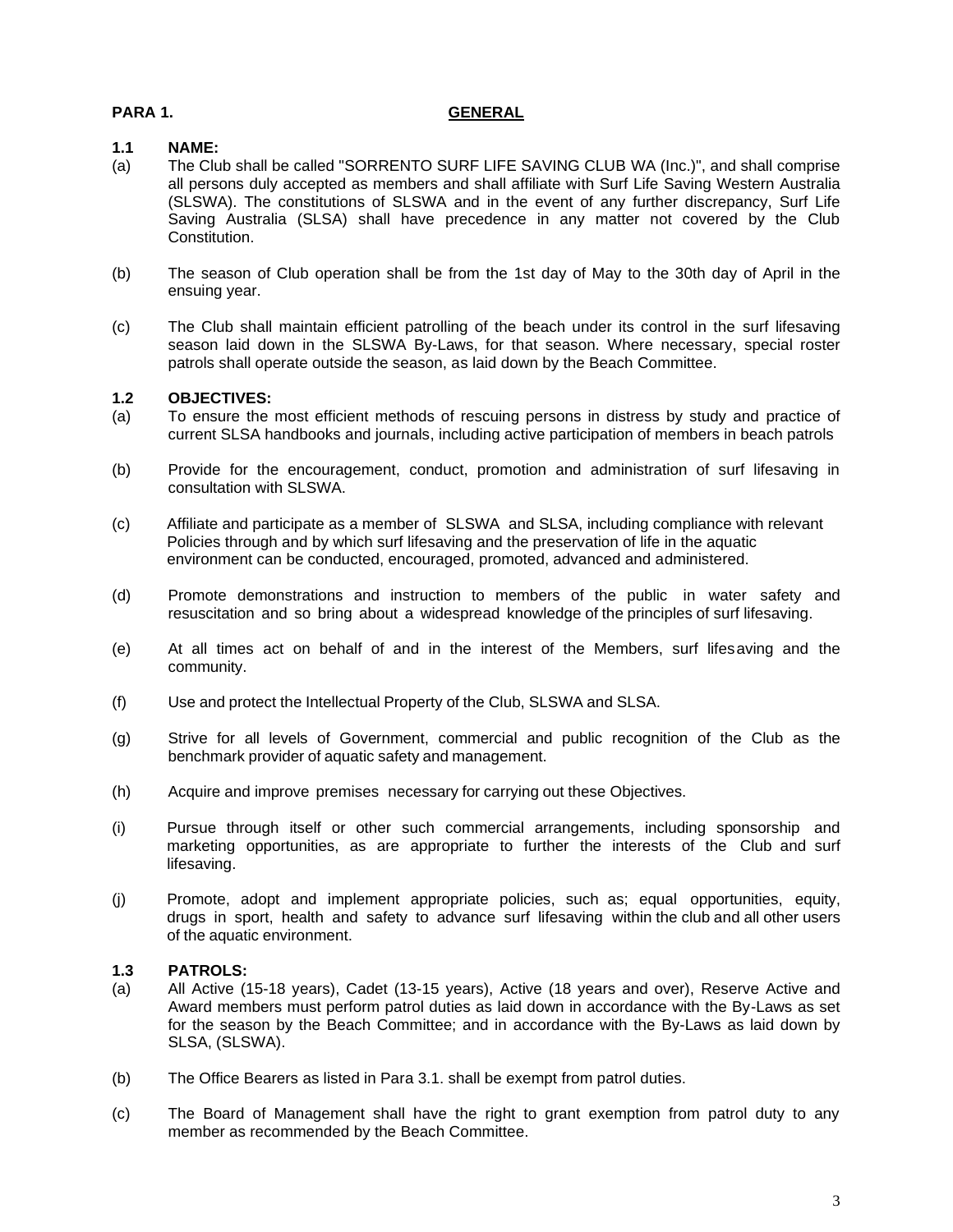#### **1.4 RECORDS:**

- (a) All records of the Club, including financial records, competition records, meeting minute books and computer files are the property of the Club and shall be handed over by the outgoing officer or chairperson to their successor.
- (b) The Finance Director has custody of all financial records and the Business and Marketing Director has custody of all other records.
- (c) All records, both financial and other, must be kept on Club premises to meet all legal requirements, for a minimum of 7 years.

#### **1.5 FINANCES**

- (a) The financial year for the Club commences on the  $1<sup>st</sup>$  May every year.
- (b) The property and income of the Club must be applied solely towards the promotion of the objects or purposes of the Club and no part of that property or income may be paid or otherwise distributed, directly or indirectly, to any member of the Club, except in good faith in the promotion of those objects or purposes.

#### **1.6 INTERPRETATIONS:**

In this Constitution and any amendments thereto and in any By-Laws made in accordance with the provisions thereof unless the context is inconsistent with such interpretation, the following applies:

- (a) 'Act' means the Associations Incorporation Act 2015
- (b) 'AGM' means the Annual General Meeting of the Club
- (c) 'Board' means the Board of Management as elected at the AGM
- (d) 'By-Law' means the By-Laws made in accordance with Para 12.3.
- (e) 'Constitution' means this Constitution
- (f) 'Club' means the Sorrento Surf Life Saving Club Inc.
- (g) 'Executive' means the Executive Committee (four (4) members) as constituted under Para 5.2
- (h) 'IRB' means Inflatable Rescue Boat
- (i) 'Member' means any person who joins as a Member in any category as provided under Para 2.3
- (j) 'Season' means the standard patrol season as defined from time to time by SLSWA or set by the Board
- (k) Skills Maintenance, previously referred as annual proficiency test, means to complete and maintain competency in surf lifesaving awards
- (l) 'Special Resolution' means any resolution where a clear seventy five per cent (75%) majority of persons eligible to vote at the meeting is required for the passing of such resolution
- (m) 'SLSA' means Surf Life Saving Australia Ltd, the national sporting organisation for Surf Life Saving in Australia and may be referred to as Surf Life Saving Australia
- (n) 'SLSWA' means Surf Life Saving Western Australia Incorporated, the State Centre for Surf Life Saving in Western Australia.
- (o) The interpretation of this Constitution and its By-Laws shall be the duty of the Constitution Committee, and such interpretations shall be final and binding, for so far as the power of this Constitution extends.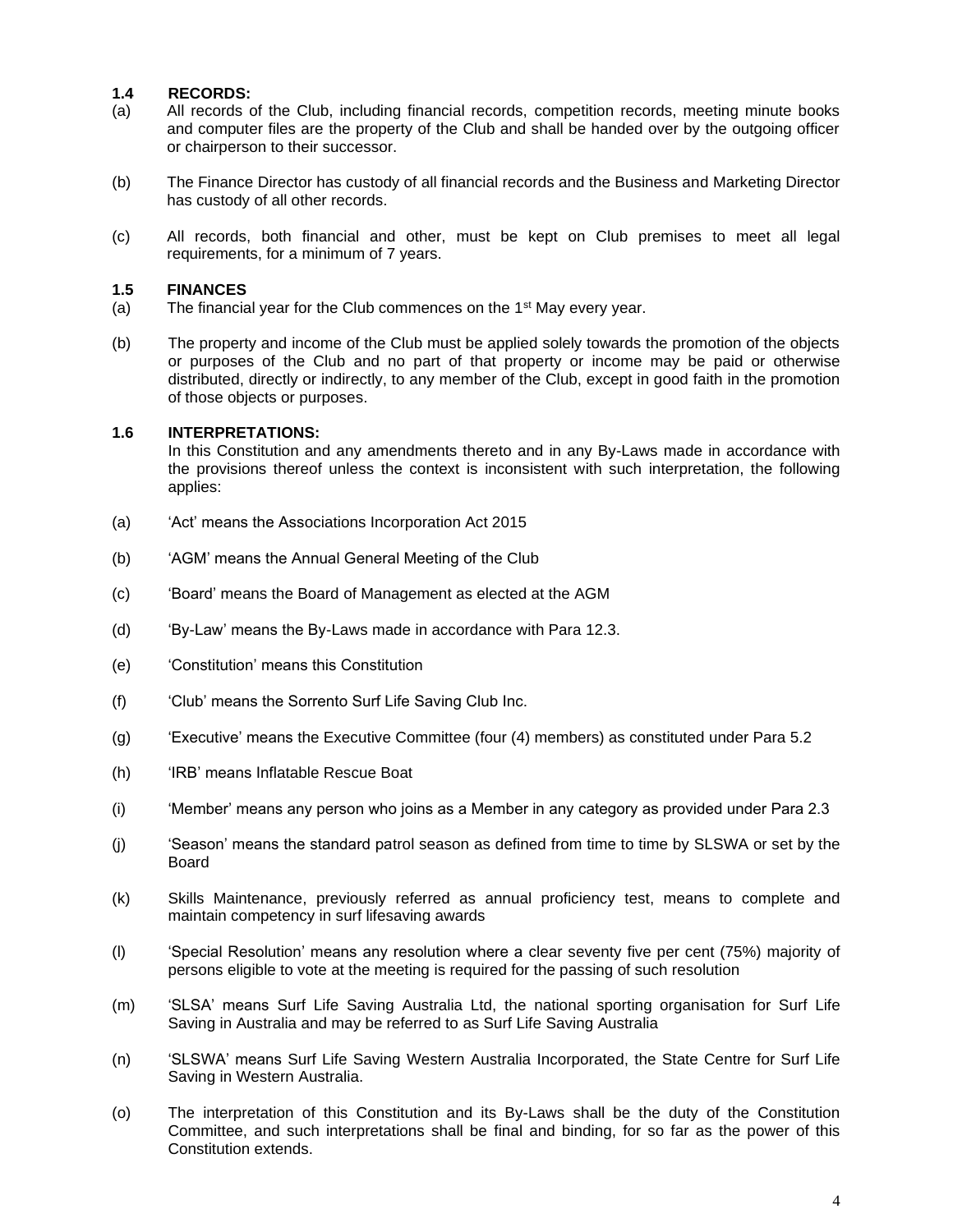# **PARA 2. MEMBERSHIP**

# **2.1 GENERAL:**

- (a) The Club must have at least twenty (20) voting members.
- (b) Membership will be offered in the categories as identified in Para 2.4.
- (c) The Board of Management reserves the right to review all membership applications, and may refuse membership to any person without any right of appeal by that person.
- (d) Membership categories are based on the age of the participant at 30 September of each season.

# **2.2 REGISTER OF MEMBERS**

- (a) The President, or another person authorised by the committee, is responsible for the requirements imposed on the Club under section 53 of the Act to maintain the register of members and record in that register any change in the membership of the Club.
- (b) In addition to the matters referred to in section 53(2) of the Act, the register of members must include the class of membership (if applicable) to which each member belongs and the date on which each member becomes a member.
- (c) The register of members must be kept securely at the Club and must include each member's name and a residential, postal or email address.
- (d) A member who wishes to inspect the register of members must contact the President or their delegate to make the necessary arrangements.
- $(e)$  If  $$ 
	- a. a member inspecting the register of members wishes to make a copy of, or take an extract from, the register under section 54(2) of the Act; or,
	- b. a member makes a written request under section 56(1) of the Act to be provided with a copy of the register of members;

the committee may require the member to provide a statutory declaration setting out the purpose for which the copy or extract is required and declaring that the purpose is connected with the affairs of the Club.

# **2.3 FEES:**

- (a) The annual subscription for Club membership shall be determined for the forthcoming season by members at the Annual General Meeting.
- (b) Membership fees shall become due on the 1st of May each year and be payable before the succeeding Annual General Meeting of the Club, for members to be eligible to vote at that meeting.
- (c) No membership registration will be carried out until the membership application is covered by the appropriate fee.
- (d) Those members who paid their fees prior to the AGM will be charged at the previous year's fee structure.

# **2.4 MEMBERSHIP CLASSIFICATIONS:**

(a) Membership shall be offered in the following fourteen (14) categories; Junior Activity (5-13 years), Probationary, Cadet (13-15 years), Active (15-18 years), Active (18 years and over), Reserve Active, Long Service, Award, Associate, General, Community, Life, Honorary and Temporary Membership.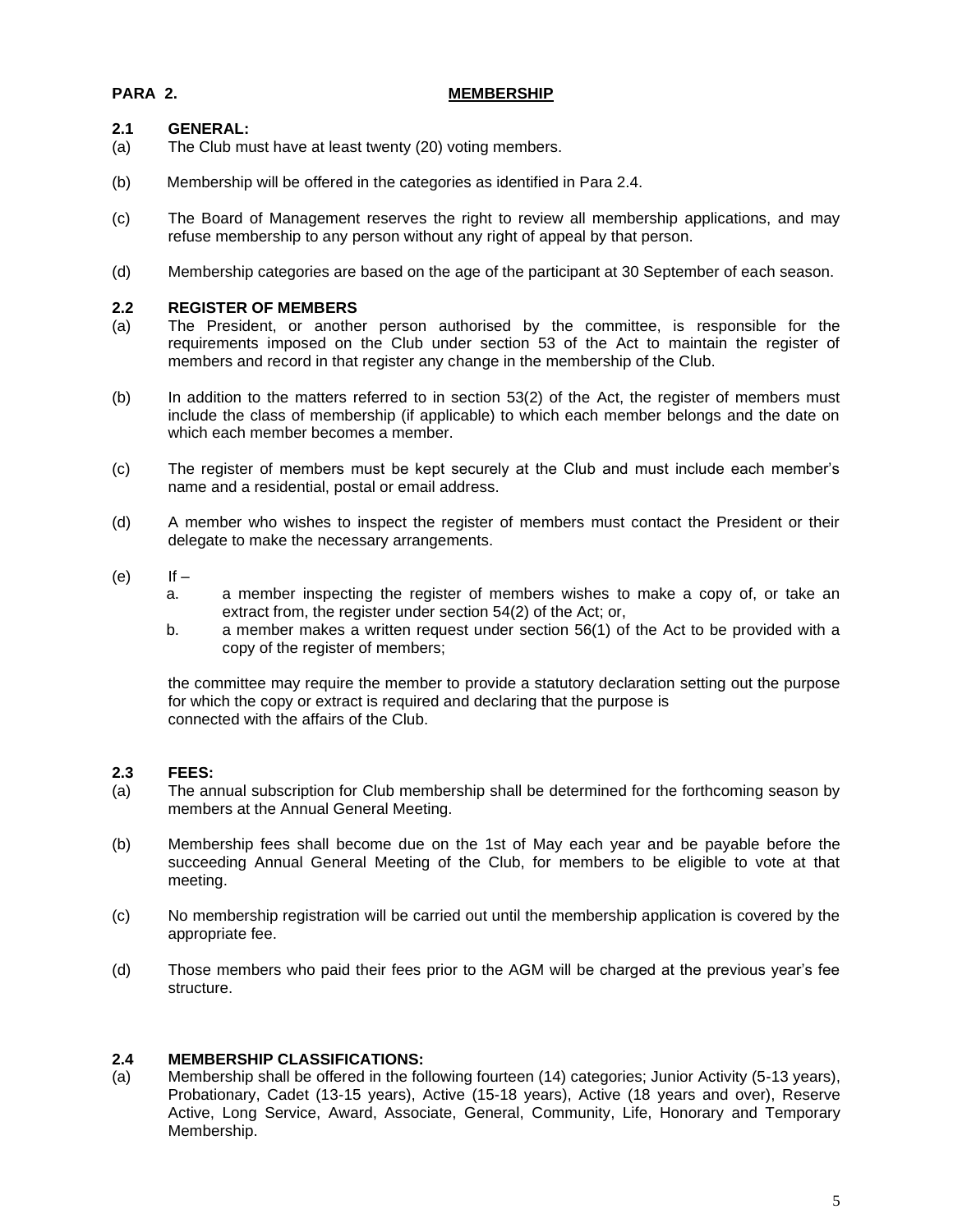# (b) **JUNIOR ACTIVITY MEMBER:**

Shall be aged between five (5) and thirteen (13) years. Junior Activity Members in their final year (13) are also eligible for classification in Cadet (13-15 years) membership, if they so desire. Only one membership classification may apply although competition in both classes is allowable under Surf Life Saving Australia rules.

#### (c) **PROBATIONARY MEMBER**:

Shall be any member for the time period between the granting of membership and the gaining of an award. Probationary members able to achieve Surf Life Saving Australia awards and who have not attempted to gain such awards within three (3) months, may have their membership rescinded by the Board of Management.

# (d) **CADET (13-15 years) MEMBER:**

Shall be aged between thirteen (13) and fifteen (15) years, hold the Surf Life Saving Australia SURF RESCUE CERTIFICATE award, and shall fulfill the patrol and Club obligations of such membership. Cadet (13-15 years) members shall be required to complete the Surf Life Saving Australia's annual skills maintenance to maintain competency in the award.

# (e) **ACTIVE (15-18 years) MEMBER**:

Shall be aged between fifteen (15) and eighteen (18) years and hold the Surf Life Saving Australia BRONZE MEDALLION, and shall fulfill the patrol and Club obligation of such membership as deemed necessary by the Board of Management. Active (15-18 years) members shall be required to complete the Surf Life Saving Australia's annual skills maintenance to maintain competency in the award.

# (f) **ACTIVE (18 years and over) MEMBER:**

Shall hold the Surf Life Saving Australia BRONZE MEDALLION, and shall fulfill the patrol and Club obligations of such membership as deemed necessary by the Board of Management. Active members are to complete the Surf Life Saving Australia's annual skills maintenance to maintain competency in the award, at the beginning of each season, unless the member has obtained the BRONZE MEDALLION in that season.

## (g) **RESERVE ACTIVE MEMBERSHIP**:

A financial member, after eight (8) years of Active membership, may make application in writing, each season, to the Board of Management to be placed on the Reserve Active register. A vote shall be taken thereon by ballot by the Board. Such a member shall remain on the Reserve Active register so long as he observes the conditions governing his or her membership. He or she shall be exempted from patrol duties, except under special circumstances in which an authorised Officer of the Club may call upon him. Reserve Active members are to complete the Surf Life Saving Australia's annual skills maintenance to maintain competency in the award, at the beginning of each season. Years spent in other Life Saving obligations requiring patrol exemption, will count toward the eight years of service required for Reserve Active membership.

# (h) **LONG SERVICE MEMBERSHIP:**

Such membership may be granted by the Club to persons who have completed a minimum of ten (10) years Active service, or to members who have completed a minimum of eight (8) years Active service plus four (4) years Reserve Active service. Long Service members shall be exempt from all patrol obligations and may be granted other special privileges of membership as deemed applicable by the Board of Management of the day. In exceptional circumstances the Board may approve such a membership to Reserve Active member irrespective of the number of years served.

#### (i) **AWARD MEMBERSHIP:**

Such membership may be granted by the Board to persons who are holders of one (1) or more of the following Surf Life Saving Australia awards: RADIO, RESUSCITATION, ADVANCED RESUSCITATION or FIRST AID, Such Award members may be called upon to perform patrol and or other club obligations within the bounds of their qualifications.

#### (j) **ASSOCIATE MEMBERSHIP:**

Associate members can only be elected in the proportion of 10% of Active members. Applicants for Associate membership shall be not less than thirty (30) years of age.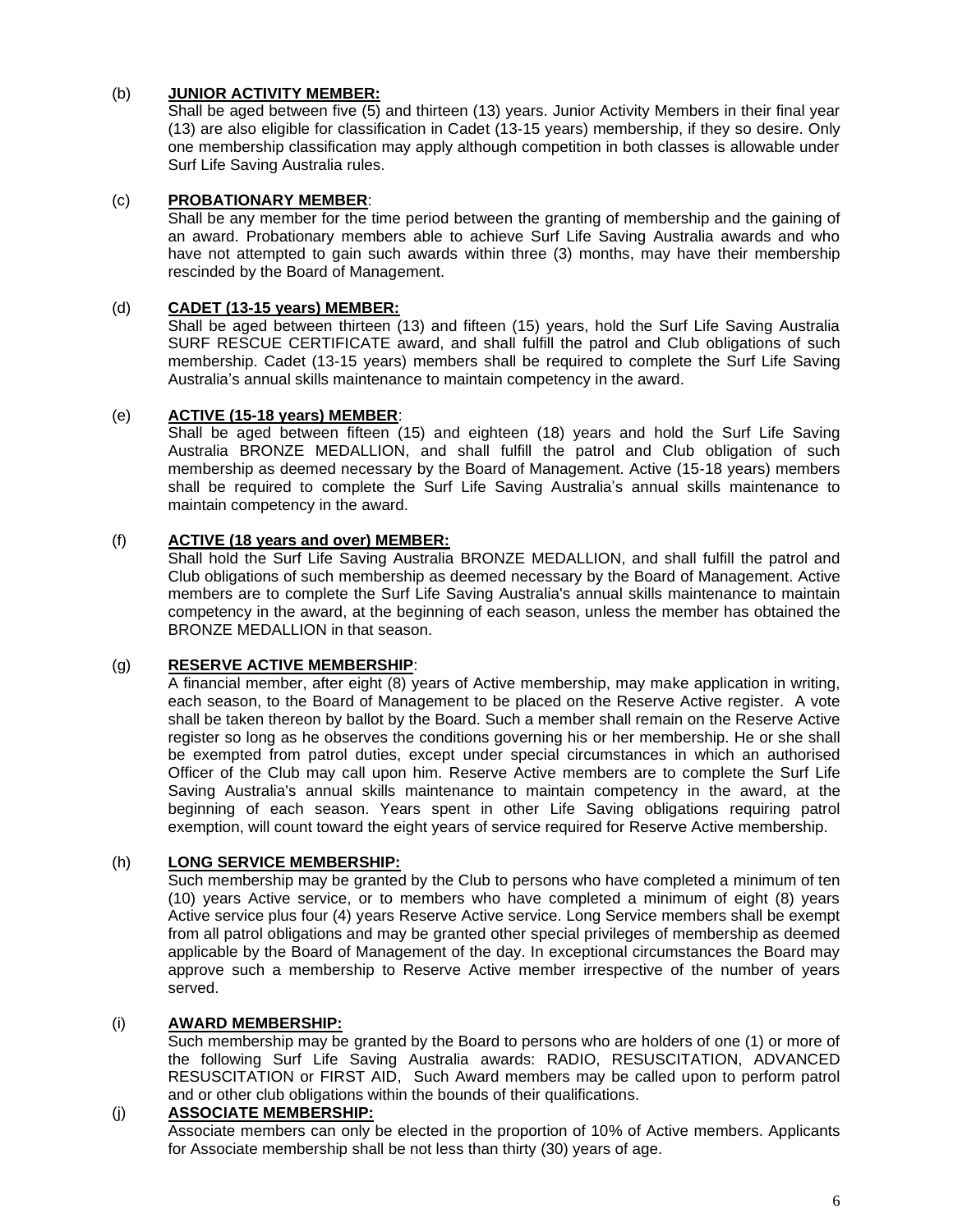# (l) **GENERAL MEMBERSHIP**:

Such membership may be offered in accordance with rules set down by the Board of Management of the day, but shall not include voting rights.

# (k) **COMMUNITY MEMBERSHIP:**

Such membership may be offered to persons who will then only be entitled to use the Clubs' social facilities. No other privileges shall apply.

# (m) **LIFE MEMBERSHIP:**

The Club shall have the power to elect Life members who have had at least ten (10) years consecutive membership, and have rendered outstanding special service to the Club.

Nominations for Life Membership may be submitted to the Business and Marketing Director by any two (2) members entitled to vote at the Annual General Meeting. Details of the nominee's membership and service shall accompany the nomination which shall duly be signed by the proposer and seconder. The Business and Marketing Director shall refer the nomination to the Life Membership Committee within seven (7) days of receipt. The Life Membership Committee shall be responsible to decide on the suitability of the nominee for this prestigious award. Life members can only be elected at the Annual General Meeting; such elections shall be secret ballot and the nominee must obtain a majority of not less than 90% of the members present and eligible to vote.

Life Members shall not be required to pay membership fees, and shall enjoy all the rights of a financial member. Life Members shall be invited free to the Annual Award and Presentation nights and other special functions, as determined by the Board of Management.

#### (n) **HONORARY MEMBERSHIP:**

Such membership may be granted to persons deemed by the Board of Management to have rendered outstanding special service to the club. Such members shall not have voting rights, nor shall they be appointed in the proportion of more than five (5) per cent of the active membership. Nominations for the appointment of Honorary Members may, duly proposed and seconded by financial members, be forwarded to the Board of Management for consideration. Honorary members shall be appointed for a period of one year and that membership may be renewed at the discretion of the Board of Management from year to year.

Once elected or appointed, the Patron, Vice Patron(s), honorary Medical Advisor, Honorary Solicitor and the Honorary Auditor will be granted Honorary membership for the term of their office.

# (o) **TEMPORARY MEMBERSHIP**:

- (1) A person who is on any day visiting the Club as a Member or an Official of another Club or Team, or a person assisting a Member or an Official of another Club or Team to:
	- (i) Engage in a pre-arranged event with the Club as per the Club's objects; or

(ii) hold a prearranged function at the Club involving the use of the Club's sporting facilities; may be taken to be a person who is afforded temporary membership on that day.

(2) As part of the Hall Hire of the Club, temporary membership will be granted to all guests for …….the period of the designated function.

# (p) **OTHER CATEGORIES OF MEMBERSHIP**

The Board is empowered to introduce other categories of membership as it sees fit from time to time to cater for new members initiatives at appropriate fees as determined by the Board. This is to be reviewed at the next AGM.

#### **2.5 CESSATION OF MEMBERSHIP**

(a) Membership ceases on resignation in writing, death or if the membership fee has not been paid by 31 August in any year.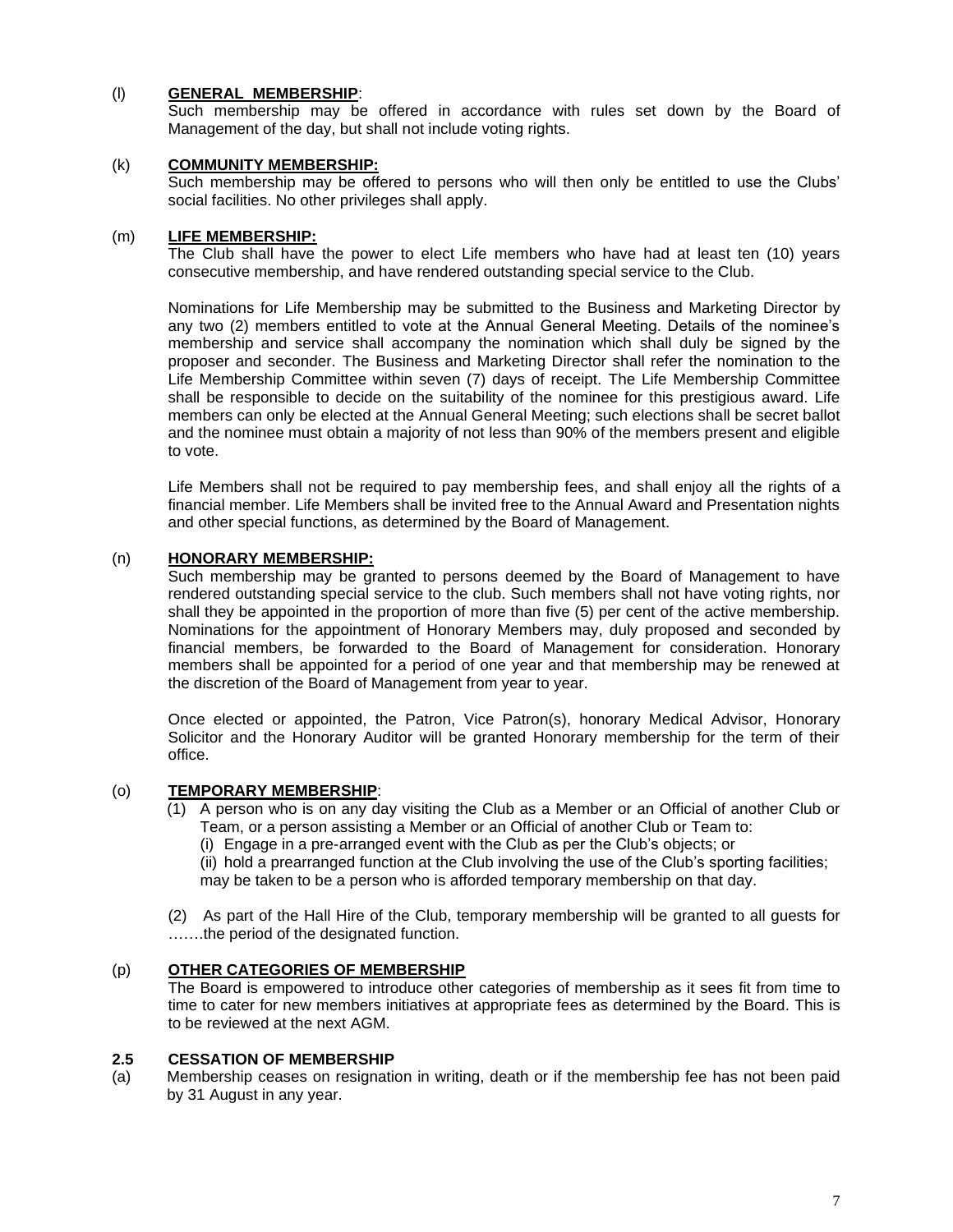# **PARA 3. CLUB OFFICE BEARERS**

# **3.1 ELECTED OFFICE BEARERS:**

(a) The Elected officers of the Club shall consist of, PRESIDENT, IMMEDIATE PAST PRESIDENT, CLUB SERVICES DIRECTOR, LIFE SAVING DIRECTOR, ASSISTANT LIFE SAVING OFFICER, BUSINESS AND MARKETING DIRECTOR, FINANCE DIRECTOR, COMPETITION DIRECTOR, JUNIOR ACTIVITIES DIRECTOR, ASSISTANT JUNIOR ACTIVITIES OFFICER, CLUB DEVELOPMENT DIRECTOR, EDUCATION OFFICER, PATROL OFFICER, REGISTRAR, YOUTH DEVELOPMENT OFFICER, CONSTITUTION COMMITTEE (3 MEMBERS), LIFE MEMBER COMMITTEE (3 MEMBERS)

# **3.2 APPOINTED OFFICE BEARERS:**

- (a) At the first meeting of the incoming Board of Management, the Board will appoint the following officers: PATRON, VICE-PATRON(S), HONORARY SOLICITOR, HONORARY MEDICAL ADVISER and HONONARY AUDITOR.
- (b) The Board may also appoint or employ a Club Office Manager.
- (c) Honorary Officers will provide advice to the Board when required. The Board may also appoint other Honorary Officers to provide advice or special duties to the Board when deemed necessary.

# **3.3 ELECTIONS:**

- (a) All elected positions as listed in 3.1 and 3.2(a) and (c) are declared vacant at the AGM every year.
- (b) A member must be over 18 years old, financial and eligible to vote at the AGM, as defined in Para 7.2(a) before nominating for an Elected Club Office Position."
- (c) Nominations for positions must be submitted in writing, on the nomination form for that purpose, .. and be in the hands of the Business and Marketing Director at least 14 (fourteen days) prior to the Annual General Meeting.
- (d) Where no nominations are received in accordance with sub para 3.3(c), the Chairperson of the Annual General Meeting will call for nominations from the floor of that meeting to fill the resulting vacancies. Should nominations still not be forthcoming, the vacancy(s) may be filled by the Board.
- (e) At the first meeting of the incoming Board of Management additional officers may be appointed for special duties deemed necessary by the Board.

# **3.4 TERM OF OFFICE:**

- (a) The term of office of a Board member begins when the member is elected at the AGM or appointed to fill a causal vacancy that occurs through a Board member resigning.
- (b) A person ceases to hold a position on the Board on ceasing to be a member of the Club, resignation from the Board and on the occurrence of any of the ineligibility events in Para 3.4 (c).
- (c) A person will be ineligible to sit on the Board if they:
	- i. Are an undischarged bankrupt or their affairs are under insolvency laws;
	- ii. Have been convicted of an offence in connection with the promotion, formation or management of a body corporate;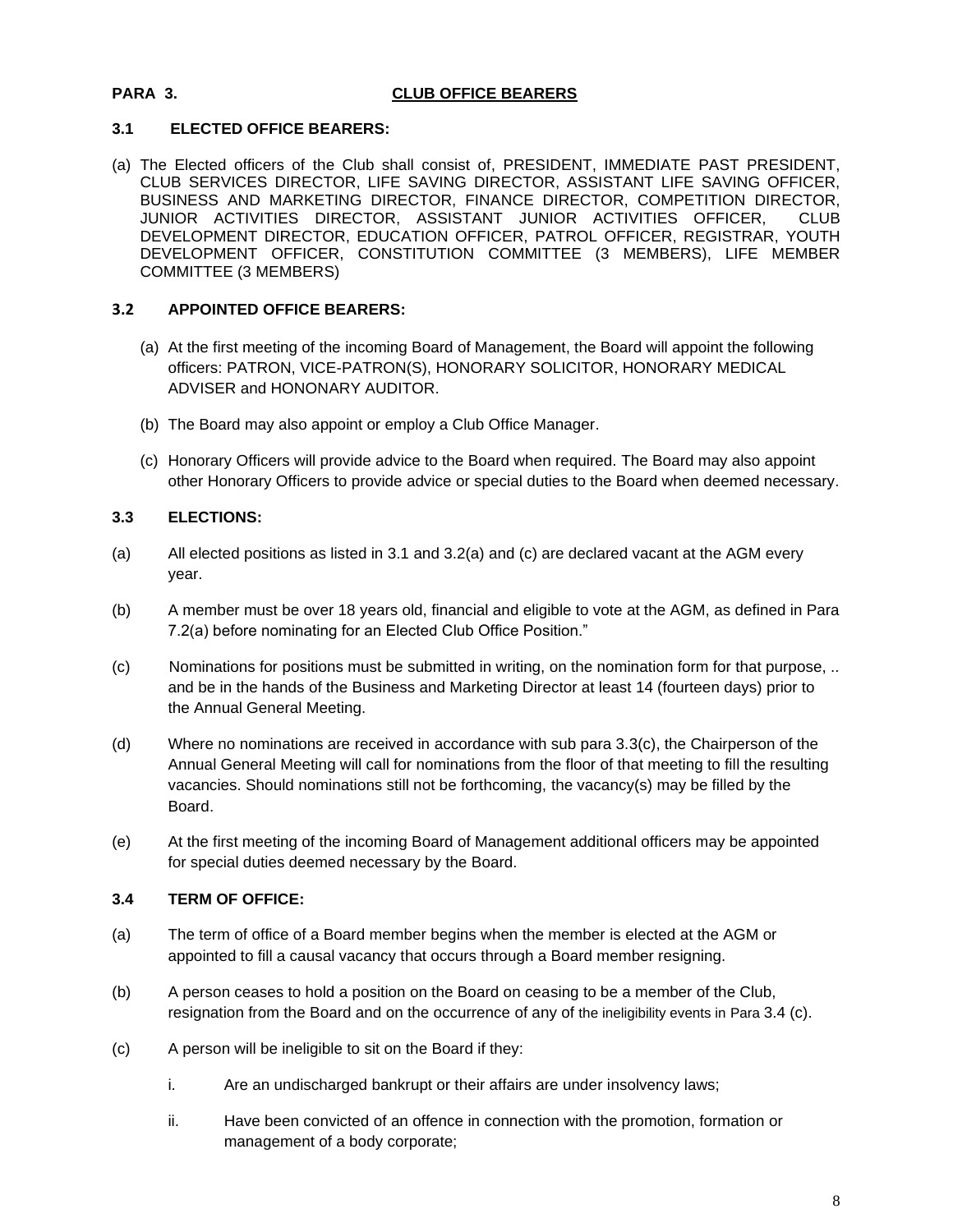- iii. Have been convicted of an offence involving fraud or dishonesty punishable on conviction by at least three months or more imprisonment; or
- iv. Have been convicted of an offense under Division 3 (The duties of officers provisions) or Section 127 (the duty with respect to the incurring of debt) of the Act;

unless with prior approval by the Commissioner for Consumer Protection

(d) Where a person is prohibited because they have been convicted of an offence they cannot be a Board Member for a period of five years from their conviction, except where the conviction resulted in imprisonment, in which case they cannot be a Board Member from five years from their release from custody.

# **PARA 4. DUTIES OF OFFICERS**

# **4.1 DUTIES:**

# (a) PRESIDENT:

The President shall preside at all General, Board and Executive meetings. He or she shall maintain order and see that the duties of the other officers are properly performed and the discipline of the Club enforced. He or she shall strictly adhere to the order of business prescribed by the Rules of the Club. After approval, he or she shall sign as a true record of the minutes of the General, Board and Executive meetings.

He or she shall have power to suspend from office or membership, any officer or member of the Club whose continuance in office or membership would, in the opinion of the Board or Executive be detrimental to the Club, and such suspension shall continue until the next meeting of the Board, when it shall cease unless the Board otherwise directs.

The President will ensure the Club has a Five Year Plan, that the Plan is being followed by each Director and that the Plan is updated annually.

#### (b) **IMMEDIATE PAST PRESIDENT**:

The duties of the Immediate Past President shall be to provide a continuity of information regarding the Club business to the incoming Board of Management.

He or she shall hold this position, on the Board, only until the next Annual General Meeting.

#### (c) **VICE PRESIDENT:**

He or she will be elected by the Board at the first meeting following the AGM. The Vice President, in the absence of the President, will preside at Club meetings with all the powers of the President.

#### (d) **CLUB SERVICES DIRECTOR:**

He or she shall be responsible for the security, maintenance, repairs and general condition of the Club's premises and the hire of club premises and equipment including any area of the club premises sub-leased for any purpose. He or she shall also be responsible for the gaining and supervision of all licenses and permits and the correct operation of the club bar and restaurant.

#### (e) **LIFE SAVING DIRECTOR**:

The Life Saving Director shall be responsible for the conduct of all members, when associated with the Club's activities and their education in Surf Life Saving. He or she shall in co-operation with the Assistant Life Saving Officer and Patrol Officer arrange patrols and conduct meetings of the Patrol Captains. He or she shall be responsible for the implementation of Club policy and patrol by-laws.

He or she shall have the power to delegate any duty to a Club member.

# (f) **ASSISTANT LIFE SAVING OFFICER:**

The Assistant Life Saving Officer shall assist the Life Saving Director in maintaining and developing Surf Lifesaving efficiency.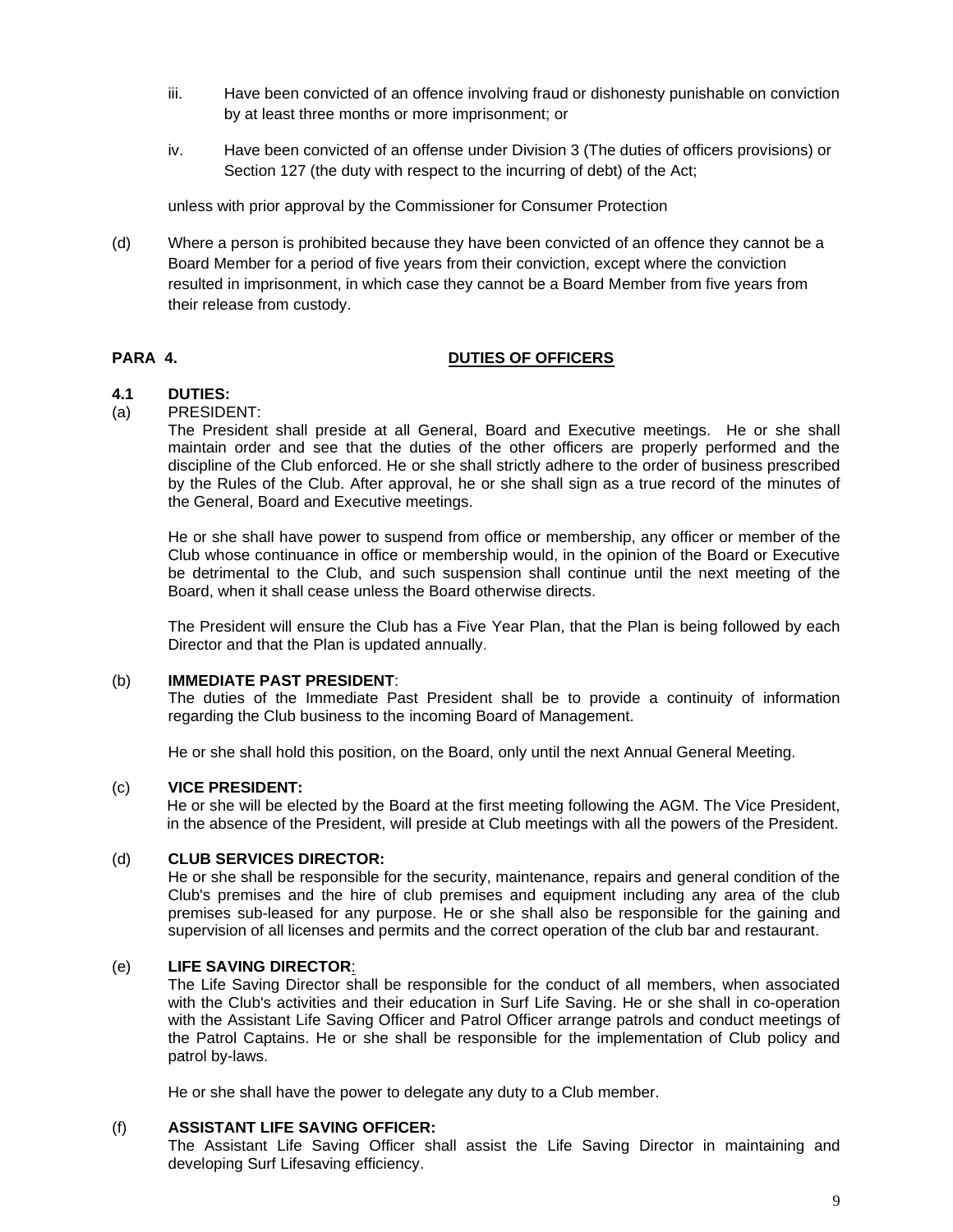In the absence of the Life Saving Director he or she shall have like power and authority.

# (g) **BUSINESS AND MARKETING DIRECTOR:**

The Business and Marketing Director is the Club Secretary and shall supervise the activities of the Club Office Manager including the keeping of all minutes and the conduct of the Club's correspondence.

He or she shall also oversee all activities in relation to fundraising, sponsorships and marketing on behalf of the Club and report back to the Board on all these matters as they occur.

# (h) **FINANCE DIRECTOR:**

The Finance Director shall supervise the payment of all accounts that have been approved by the Board of Management. He or she shall ensure at each Board meeting a statement showing the financial state of the Club's affairs. He or she shall make available at the Board's request, a listing of all members in arrears financially in any respect.

He or she shall be empowered to receive all monies on behalf of the Club and shall issue receipts for same and manage the financial process. All monies received on behalf of the Club are to be immediately banked. He or she may authorise the Club Office Manager (or other responsible person) to act on his or her behalf in the receipt and banking of Club monies.

The Finance Director shall be responsible for the preparation of the annual accounts and ensure that they are audited and are available for inclusion in the Annual Report.

#### (i) **COMPETITION DIRECTOR**:

The Competition Director shall be responsible for the organisation of all Club competition and follow the coaching and training of members in the competitive areas of Surf Life Saving.

#### (j) **JUNIOR ACTIVITIES DIRECTOR**:

The Junior Activities Director shall be responsible for all Junior membership and activities.

#### (k) **ASSISTANT JUNIOR ACTIVITIES OFFICER**:

The Assistant Junior Activities Officer shall assist the Junior Activities Director with all activities required to maintain and develop the junior area while ensuring efficiency.

#### (l) **CLUB DEVELOPMENT DIRECTOR:**

The Club Development Director shall be responsible for the development of club activities, the induction of new members and shall supervise the transition of members from Junior Activities to Senior Active level.

He or she shall liaise with outside sporting bodies and community groups in promoting club programs and special events.

#### (m) **EDUCATION OFFICER**:

The Education Officer, under the direction of the Life Saving Director, shall be responsible for the training of all members in the Club and the preparation of new members for award assessments.

The Education Officer must hold the relevant Surf Lifesaving Trainer's Certificate.

# (n) **PATROL OFFICER:**

The Patrol Officer, under the direction of the Life Saving Director, shall control the patrolling of the beach and shall keep all patrol records.

# (o) **REGISTRAR:**

The Registrar, under the direction of the Business and Marketing Director, shall be responsible for all club records of membership and the details required on the members records.

# (p) **CONSTITUTION COMMITTEE MEMBERS:**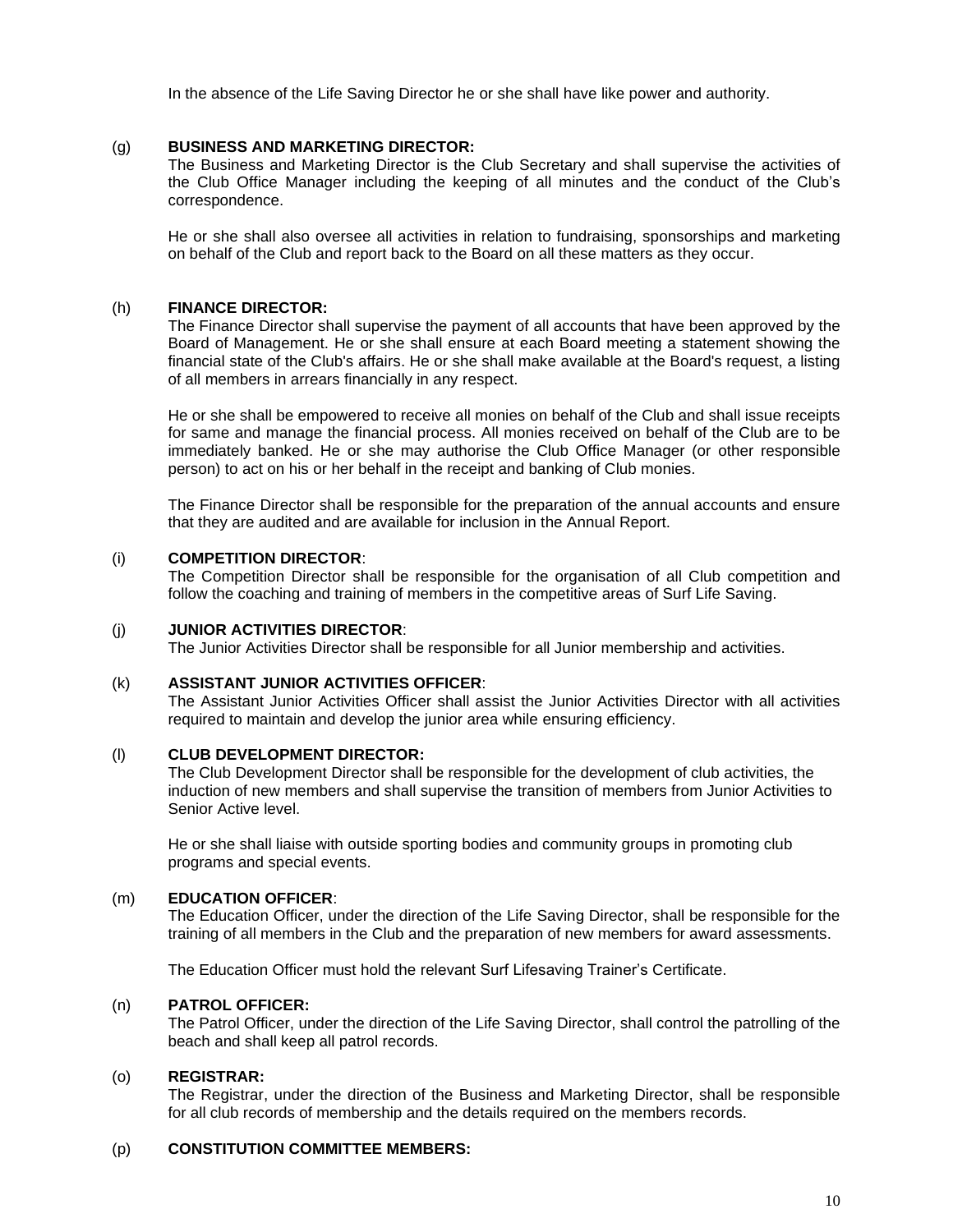The interpretation of this Constitution and its By-Laws shall be the duty of the Constitution Committee Members as per Para 5.9 and Para 9.3.

# (q) **YOUTH DEVELOPMENT OFFICER**:

The Youth Development Officer, under the direction of the Club Development Director, shall coordinate and assist all Active (15-18 years) and Cadet (13-15 years) members in areas of patrol, competition, instruction and other club activities.

#### (r) **LIFE MEMBERSHIP COMMITTEE MEMBERS:**

The Life Membership Committee members are required to assess nominations for Life Membership as per Para 2.4 (m) and Para 5.4.

#### (s) **CLUB OFFICE MANAGER**:

The Club Office Manager shall, under the supervision of the Business and Marketing Director, carry out such duties as may be allocated by the Board.

(t) Every Director shall be prepared to take on special tasks as directed by the Board.

# **4.2 MEETINGS:**

(a) Each of the above Officers shall meet regularly, with the members under their control, to discuss matters pertaining to their area.

# **PARA 5. COMMITTEES**

# **5.1 NON-ELECTED POSITIONS**

(a) All Committees with non-elected Officers and Members will have those positions appointed by the Chair of that Committee.

#### **5.2 BOARD OF MANAGEMENT:**

- (a) The management of the Club shall be vested in a Board of Management consisting of the following Office Bearers; President, Club Services Director, Finance Director, Business and Marketing Director, Life Saving Director, Competition Director, Junior Activities Director, Club Development Director and the Immediate Past President.
- (b) The Chairperson of the Board shall be the President or the Vice President in the absence of the President. The Chairperson shall have a deliberative as well as a casting vote.
- (c) The Board shall meet at least once each month, five (5) shall form a quorum.
- (d) The Board shall be responsible for the control of finance and general business and shall deal with all matters associated with Surf Life Saving WA, the City of Joondalup and any other relevant bodies. It shall exercise control over the clubrooms and all club property.
- (e) The Board shall have the power to fill all vacancies in Club office bearers occurring during the year.
- (f) The Board of Management shall have the power to appoint sub committees for purposes deemed necessary.
- (g) Nowhere in this Constitution is there written intent that any Committee shall supersede the powers of powers of the Board and all Committees must at all times obey any instruction issued by the Board of Management. The Disciplinary Committee is exempt from this Statement as per circumstances described to in section 6.5(c) .
- (h) A member who wishes to inspect the register of office bearers must contact the President or their delegate to make the necessary arrangements.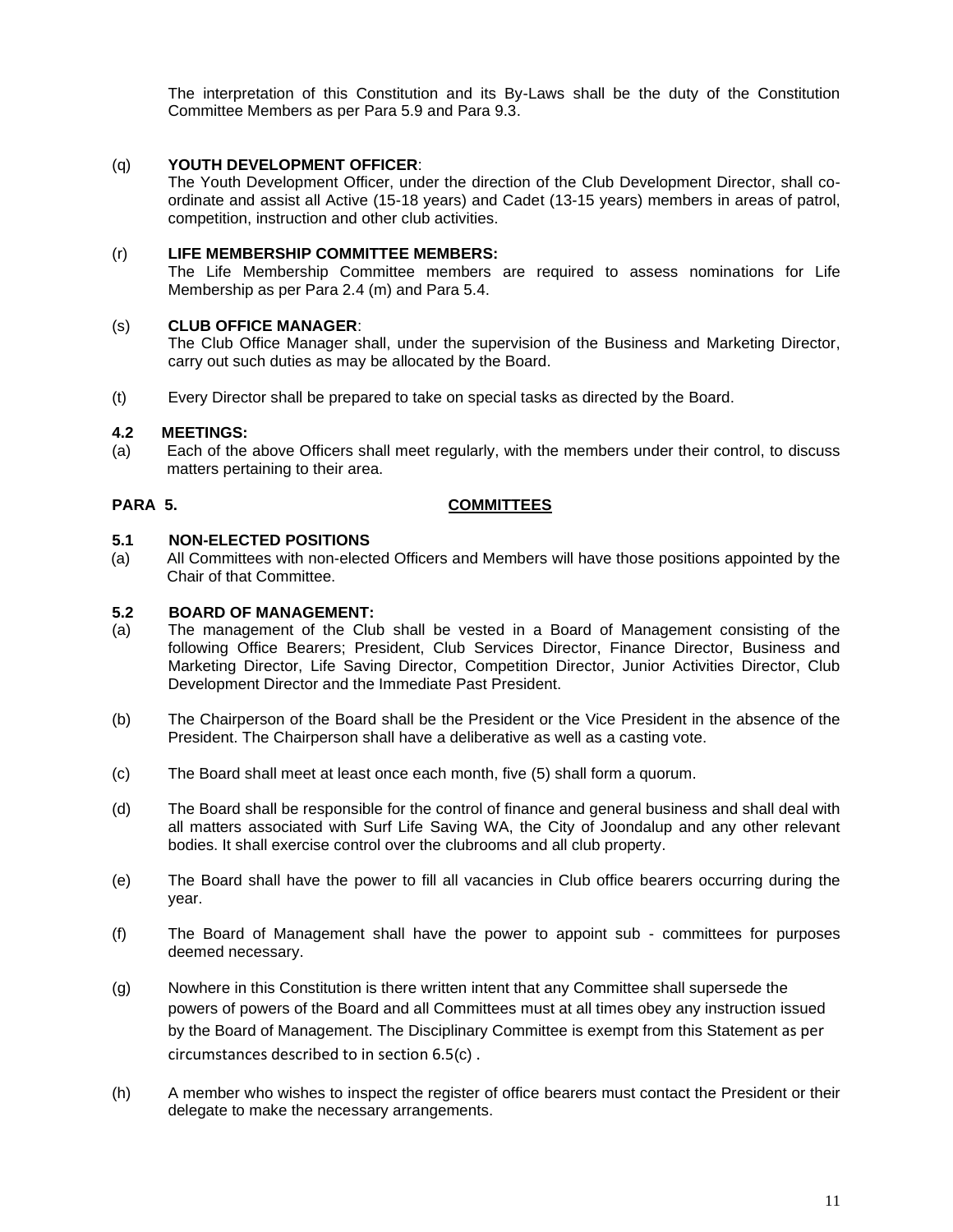### **5.2 EXECUTIVE COMMITTEE:**

- (a) The Executive Committee shall consist of four (4) officers; President, Business and Marketing Director, Finance Director and Life Saving Director. Three (3) to form a Quorum.
- (b) The President shall have a deliberative as well as a casting vote and in his or her absence, the Life Saving Director shall be Chairperson with like powers.
- (c) The Executive Committee shall deal with all urgent matters arising between meetings of the Board and shall report their action to the next meeting of the Board.

# **5.3 CONSTITUTION COMMITTEE:**

- (a) A committee of three financial club members shall be elected at the Annual General Meeting to act as the Constitution Committee.
- (b) This committee shall interpret the provisions of this Constitution and its By-Laws and shall recommend such amendments as it deems necessary to maintain the proper function of the Constitution.
- (c) The Committee shall appoint one of its members to act as Chairperson.

#### **5.4 LIFE MEMBERSHIP COMMITTEE:**

- (a) The Life membership Committee shall consist of three (3) Life members elected at the Annual General Meeting.
- (b) The Committee shall appoint one of its members to act as Chairperson.
- (c) The Committee shall have regard at all times to the fact that a Life Membership is the highest award which can be bestowed upon a member by the club.
- (d) The Committee shall meet within four (4) weeks of receiving the submission of a nominee from the Business and Marketing Director.
- (e) The Committee shall verify the record and note the special and / or outstanding achievements of the nominee.
- (f) The Committee shall decide whether or not nominations will be forwarded to the next Annual General Meeting for consideration by the members.
- (g) The Chairperson of the Committee shall advise the Board of Management, in writing, of its decision regarding each nomination.

#### **PARA 6 STANDING COMMITTEES**

#### **6.1 BEACH COMMITTEE**:

- (a) The Beach committee shall consist of seven (7) Officers; the Life Saving Director, the Assistant Life Saving Officer, IRB Officer, Education Officer, Patrol Officer, First Aid Officer and Gear Officer. Four (4) shall form a quorum.
- (b) The Chairperson of the Beach Committee shall be the Life Saving Director and in his or her absence, the Assistant Life Saving Officer. The Chairperson shall have a deliberative as well as a casting vote.
- (c) The Beach Committee shall be responsible for the work appertaining to Surf Life Saving as practised in the Club's patrol area. It shall have the right to introduce new or improved methods of operation in an effort to improve the efficiency of the Club.
- (d) The Committee shall discuss all applications from members for leave of absence and exemption from patrol duty. The Committee shall take action on breaches of regulations and patrol by-laws by the Club's members on the beach.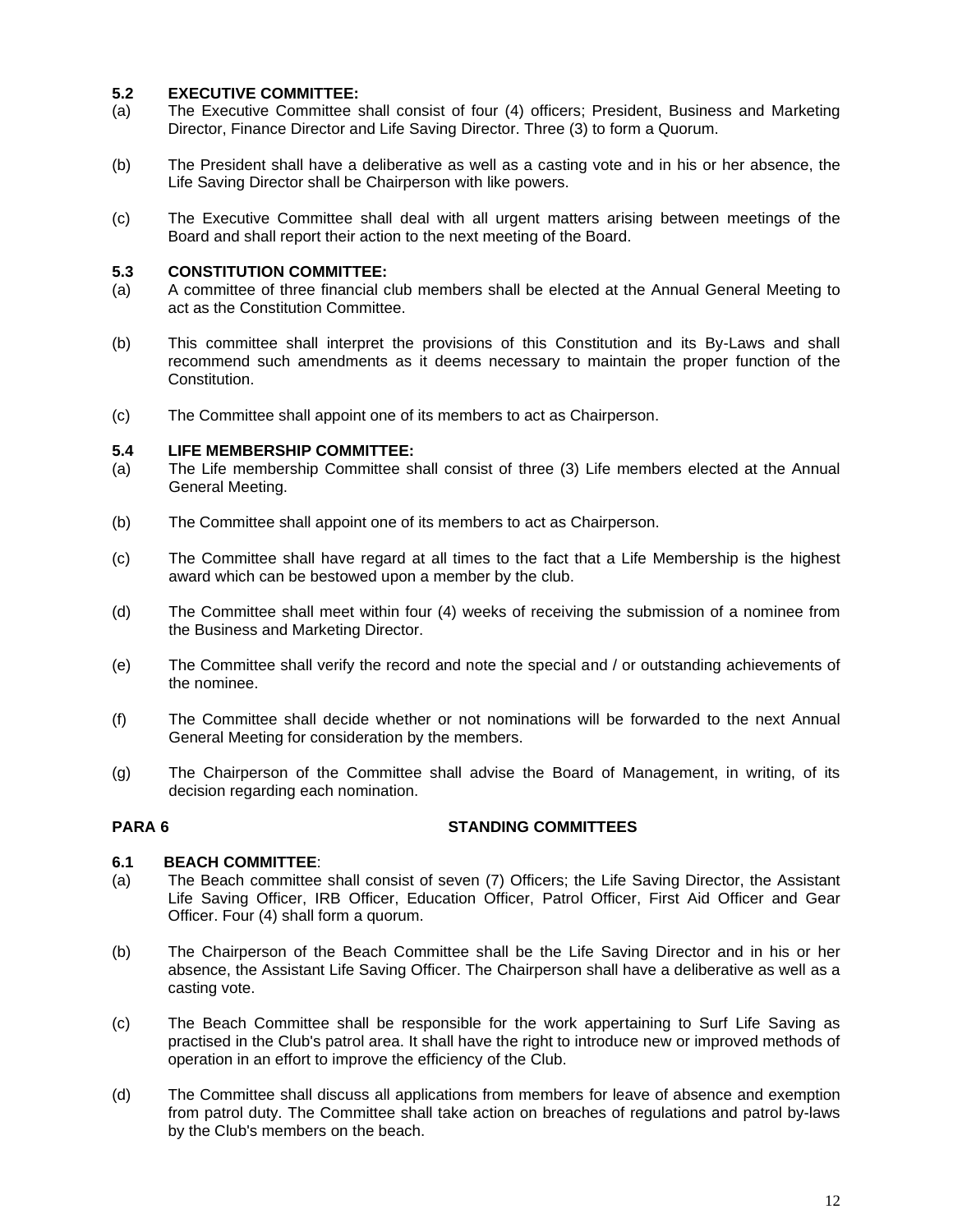- (e) At the start of each season the Beach Committee shall organise the members into patrols, issue patrol uniforms and draft by-laws for the efficient operation of the Club's beach for that season.
- (f) Reports of all action taken by the Beach Committee shall be addressed to the Board in the form of minutes. The minutes shall be endorsed by the Board before any action can be taken on recommendations contained therein.

# **6.2 BUSINESS AND MARKETING COMMITTEE:**

- (a) The Business and Marketing Committee is responsible for raising club funds as per Para 8.2. It shall receive the Club budget and endeavour to raise sufficient funds to meet the annual budget.
- (b) The Business and Marketing Committee shall consist of the Business and Marketing Director, Finance Director, Club Services Director and others as required.
- (c) The Business and Marketing Director, or his or her nominee, shall Chair this Committee. It shall meet at least once a month to fulfill its obligations.
- (d) Reports of all action taken by the Business and Marketing Committee shall be addressed to the Board in the form of minutes. The minutes shall be endorsed by the Board before any action can be taken on recommendations contained therein.

# **6.3 COMPETITION COMMITTEE:**

- (a) The Competition Committee is responsible for the development of competition and coaching of all members of the club. It shall put into place such activities and programs to ensure an ongoing development of competition within the club.
- (b) The Competition Committee shall consist of the Competition Director, Boat Captain, Ski Captain, Board Captain, Beach Captain, IRB Captain, Water Captain, Coaching Co-ordinator, Officials' Liaison, Handicapper and include relevant Captains and others as deemed necessary.
- (c) The Competition Director, or his or her nominee, shall chair this committee. This committee should meet at least once per month, five (5) to form a quorum.
- (d) It shall be responsible for the care and use of the Club's competition equipment.
- (e) The Competition Committee is responsible for the conduct of all Club Competition Events.
- (f) Reports of all action taken by the Competition Committee shall be addressed to the Board in the form of minutes. The minutes shall be endorsed by the Board before any action can be taken on recommendations contained therein.
- (g) The Competition Committee will appoint a Coaching Panel to be chaired by the Coaching Coordinator. The Coaching Panel will oversee the coaching of all the Club's athletes, the development of all the Club's coaches and selection of all Club teams. The Coaching panel will report to the Competition Committee.
- (h) At the start of each season the Competition Committee shall draft by-laws for the efficient operation of the Club's competitive side and submit a calendar of events to the Board.

#### **6.4 JUNIOR COMMITTEE:**

- (a) The Junior Committee shall consist of the Junior Activities Director, Assistant Junior Activities Officer, Age Group Managers (or their representative), and others as necessary.
- (b) The chairperson shall be the Junior Activities Director or the Assistant Junior Activities Officer in the Junior Activities Director's absence. He or she shall have a deliberative as well as a casting vote.
- (c) The Junior committee will meet at least once per month, five (5) to form a quorum.
- (d) The Junior committee is responsible for the continued development of the Club's Junior members through to their transition into the Active membership of the Club. It is required to put into place such activities and programs that maximise the number of Junior Members coming through to Active membership.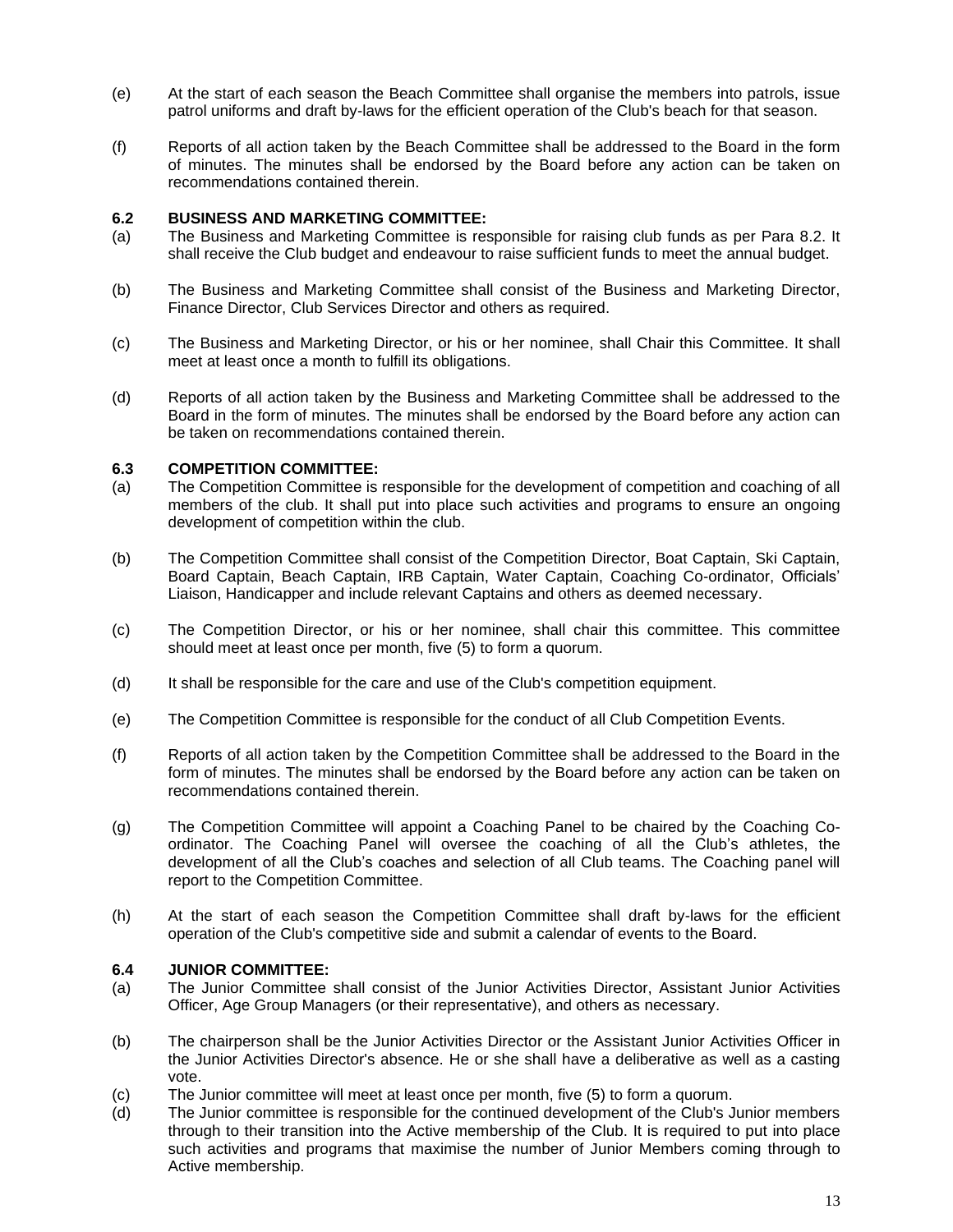(e) Reports of all action taken by the Junior Committee shall be addressed to the Board in the form of minutes. The minutes shall be endorsed by the Board before any action can be taken on recommendations contained therein.

# **6.5 DISCIPLINE COMMITTEE:**

- (a) Shall be convened to hear all matters referred to in writing and determine action to be taken in accordance with the Constitution and By-Laws in the best interests of the Club and report on its findings to the Board.
- (b) Shall consist of a committee of three (3) made up from Past Presidents and/or Life Members appointed, as and when necessary, by the Board of Management. The three Members shall not be current Board Members and shall not have any association with the issue in hand.
- (c) The Discipline Committee shall have the power to take immediate action as in Para 10.1 as long as a full written report is presented to the next Board of Management meeting.
- (d) The members of the Disciplinary Committee shall select a Chairperson.

# **6.6 FOOD AND BEVERAGE COMMITTEE**

- (a) The Food and Beverage Committee shall consist of the Club Services Director, Finance Director, and at least three (3) other members appointed by the Club Services Director. The Food and Beverage Manager shall sit on the committee as an ex officio, with no voting rights. Four (4) shall form a quorum.
- (b) The Club Services Director will be Chairperson of the Food and Beverage Committee and in his or her absence the Finance Director will act as Chair.
- (c) The Food and Beverage Committee is responsible for the correct and profitable operation of the Clubs' Bar and Food sales whilst maintaining the club amenities and delivering affordable services to members.
- (d) At the start of each season the Food and Beverage Committee shall, after reviewing all other Sub Committee calendars, submit a calendar of events to the Board for approval.
- (e) Reports of all action taken by the Food and Beverage Committee shall be addressed to the Board in the form of minutes. The food and Beverage Manager shall be responsible for taking the minutes of each meeting. The minutes shall be endorsed by the board before any action can be taken on recommendations contained therein.

#### **6.6 POWERS DELEGATED TO COMMITTEES**

- (a) A committee must exercise the powers assigned to it according to the terms of the delegation and any directions of the Board. The Committee is responsible to and reports to the Board.
- (b) Powers delegated to and exercised by a Committee are taken to have been carried out by the Board.

# **PARA 7. MEETINGS**

#### **7.1 ORGANISATION:**

# **(a) ANNUAL GENERAL MEETING:**

The Annual General Meeting shall be held in June each year, to receive the Annual Report and Balance Sheet, and to elect the Office Bearers for the ensuing season in accordance with Para 3. Written notice thereof shall be forwarded to each voting member by the Business and Marketing Director at least fourteen (14) days prior to the meeting date. Fifty percent (50%) of all members eligible to vote shall form a quorum. Failing such a quorum, the Board shall take action to reconvene the meeting at a later date.

#### **(b) GENERAL MEETINGS:**

Where required the Board shall call General meetings during the season. Twenty percent (20%) of voting members may require that a general meeting be called. Written notice of a general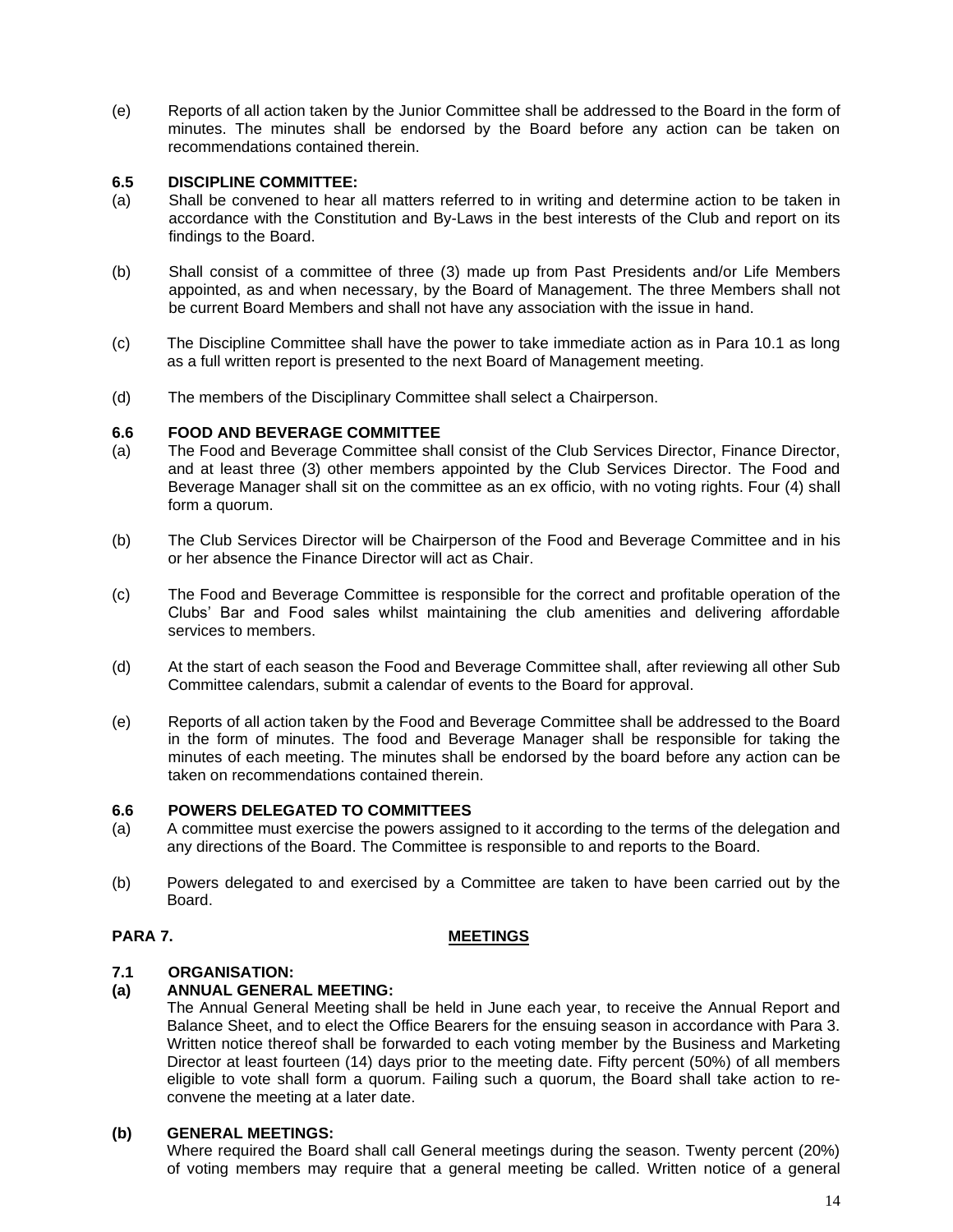meeting shall be forwarded to each member by the Business and Marketing Director at least fourteen (14) days prior to the meeting date. The meeting may only consider any motion or business set out in the notice. Twenty five percent (25%) of all members eligible to vote shall form a quorum. Failing such a quorum, the Board shall take action to re-convene the meeting at a later date.

# **(c) BOARD OF MANAGEMENT MEETINGS:**

The Board shall meet regularly, once per month. The Board, President or Business and Marketing Director may call a meeting of the Board at a time convenient to the majority of Board members. Any financial member may attend the regular meeting of the Board as a visitor, other than that part of the meeting during which the conduct of a member or employee is to be considered. He or she may not address the meeting unless a majority of the Board members present vote to permit such an address.

# **(d) OTHER COMMITTEE MEETINGS:**

All other Committees shall meet as stated in the relevant By-Laws and in line with demand.

# **7.2 VOTING RIGHTS:**

- (a) Voting at all Annual General and General meetings shall be restricted to Life Members and financial Long Service, Reserve Active, Active Members, Active 15-18 years Members, Associate Members. Award Members who hold office or positions are also entitled to vote.
- (b) Voting at all Board and Committee meetings is restricted to the members of that Board or Committee.
- (c) Proxy voting is not accepted in any meetings.

#### **7.3 ATTENDANCE:**

(a) The Business and Marketing Director shall supervise the keeping of an attendance record of each meeting of each Committee. Should any member of a Committee absent himself from two (2) consecutive meetings without submitting due apologies, his or her seat and office shall be declared vacant.

#### **7.4 MINUTES:**

(a) The minutes of all Committee and Board meetings should be made available to members.

#### **PARA 8. FINANCE**

#### **8.1 CONTROL:**

- (a) The funds of the Club shall be under the direct control of the Board.
- (b) All payments are to be approved by any two (2) of the following signatories; President, Club Services Director, Finance Director or Business and Marketing Director. No payment shall be made until the item of expenditure has been approved by the Board or Executive Committee, in line with the Delegation of Authority as specified in the Finance By-Laws.
- (c) The Club may:
	- (1) Purchase, take on lease, exchange, hire or otherwise acquire any real or personal property and any rights and privileges and erect buildings necessary or convenient for the purposes of the Club.
	- (2) Borrow any monies required and duly authorised for the purposes of the Club from any person or corporation on overdrawn fluctuating current account or otherwise at such a rate of interest and upon such terms as thought fit and give such securities for the monies so borrowed as the tenderer may require.
- (d) The Club shall have a Common Seal which shall be kept by the Business and Marketing Director and where required, the Common Seal shall be affixed to documents by the Business and Marketing Director in the presence of the President who shall sign the document which will be duly countersigned by the Business and Marketing Director.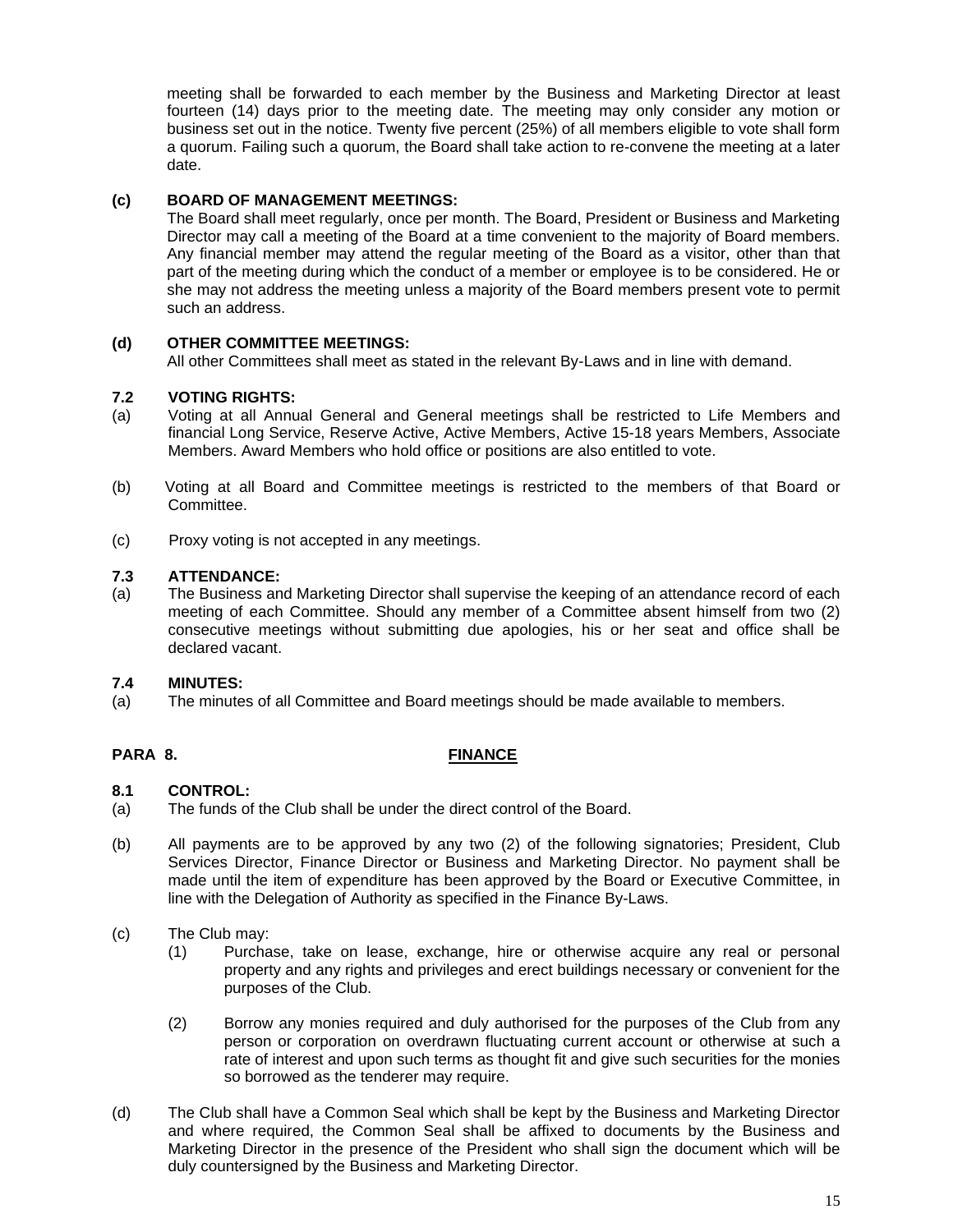# **8.2 FUNDRAISING:**

- (a) The profits of all fundraising efforts, not solely conducted for the purpose of General Revenue or for a Gear Trust Account, shall be divided in the proportion forty per cent to General Revenue and sixty per cent to a specified other purpose, provided always that prior approval to raise funds for the specified other purpose has been granted by the Board.
- (b) The Finance Director shall receive the total of such monies, either directly or through the Club Office Manager and shall then administer their distribution in the approved proportion, or as requested by the Sponsor.
- (c) The Club is able to obtain Sponsorship for purposes identified by the Club or as requested by the Sponsor.
- (d) No member of the Club or the general public is to use the Club name, logo, property or premises for fundraising or sponsorship without prior approval from the Board.

# **PARA 9. CONDUCT OF MEMBERS**

#### **9.1 CODE OF CONDUCT**

(a) Every member of the Club must comply with the Code of Conduct as determined by the Board in support of the Objectives of this Constitution.

#### **9.2 USE OF CLUBROOMS**

(a) The Club Services Director or the Board of Management may grant permission; otherwise none but club members shall have the use of the Club's premises in accordance with membership categories..

#### **9.3 LICENSED PREMISES:**

- (a) Where the club has licensed premises and pursuant to section 48 (4) (b) of the Liquor Licensing Act 1988, the maximum number of guests per member per day for the purposes of Section 48(4) (b) of the Act is five(5).
- (b) Where the club has appointed or employed a Club Office Manager he or she, for the purpose of the Liquor Licensing Act, may be appointed as the club's nominated licensee.
- (c ) A person who is on any day visiting the club as a member or an official of, or a person assisting a team that is to contest a pre-arranged event in that sport on that day or at the invitation of a member to engage in that sport on that day, may be taken to be a person who is afforded temporary membership on that day.
- (d) All members and guests attending must comply with the current Liquor Licensing Act, and any terms laid down by the Department of Racing Gaming and Liquor.

#### **9.4 CLUB PROPERTY:**

- (a) No person shall on any occasion remove from the Club premises any property belonging to the Club without first receiving permission from the Club Services Director or the Gear Officer.
- (b) Persons receiving such permission shall be held responsible for the full value of the article(s) borrowed until they are returned.
- (c ) Any damage done to the Club's property by a member at any time must be reported by him or her to the Club Services Director, Gear Officer or any other Club officer immediately.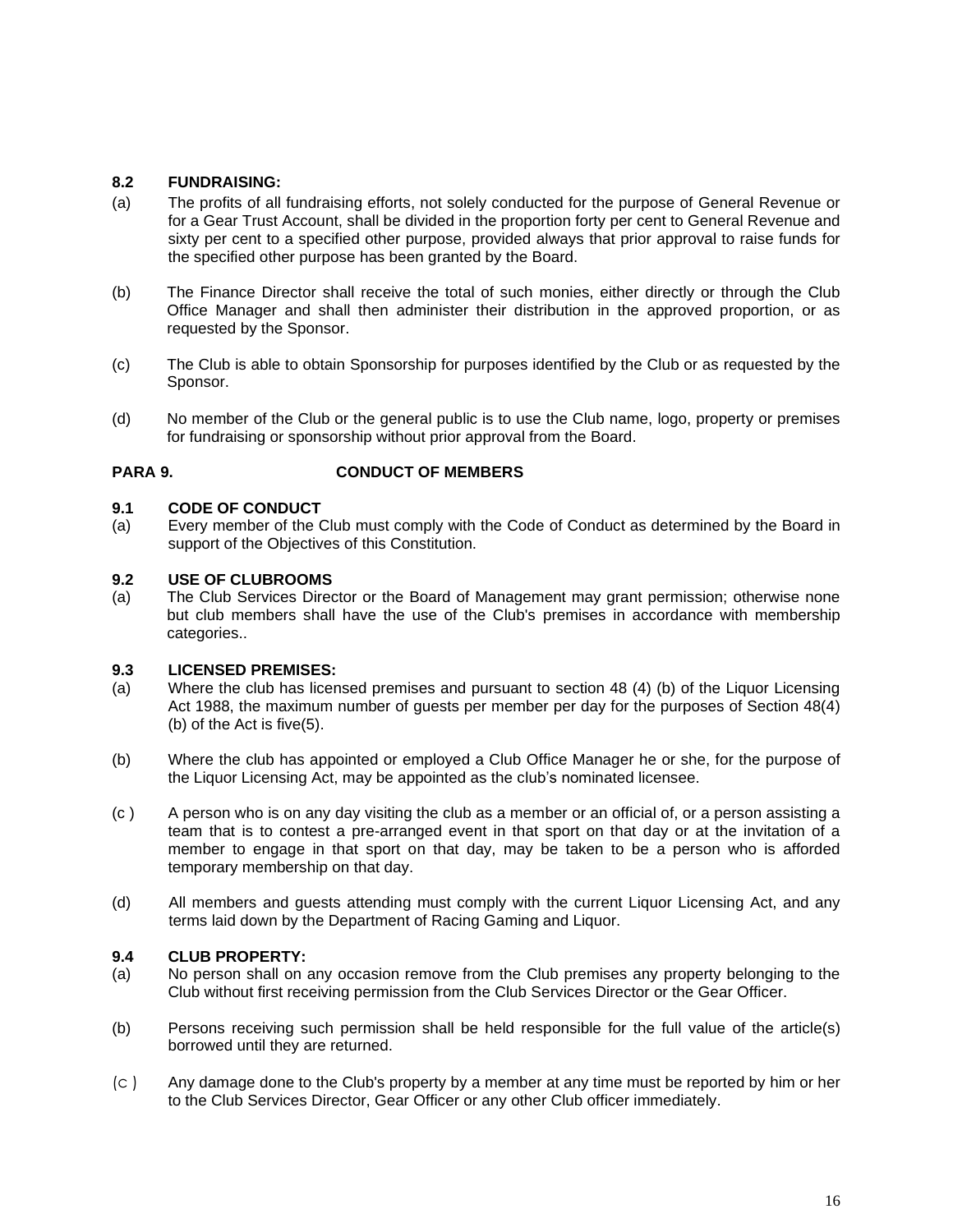# **PARA 10. DISCIPLINE OF MEMBERS**

# **10.1 ACTION ON MISDEMEANOUR:**

- (a) Any member who breaches any of the rules or By-Laws of the Club or in any way misconducts themselves either on the Club premises or during the course of any activities of the Club at any place or whilst acting as a member of the Club at any place, or performing duties on behalf of the Club may be called upon by the Discipline Committee to show cause why he or she should not be disciplined.
- (b) Where the Board believes a member of the club:
	- a. Has persistently refused or neglected to comply with a provision or provisions of these rules or of the By-Laws of the Club;
	- b. Has persistently and/or wilfully acted in a manner prejudicial to the interests of the club; or
	- c. Has breached Regulation, By-Laws or Policies of Surf Lifesaving Australia;
	- The Board may, by a majority vote, refer the matter to the Discipline Committee.
- (c) Where a member of the club has been referred to the Discipline Committee, the Board may by majority vote and on recommendation from the Disciplinary Committee, temporarily suspend that member from all rights and privileges of the club for any of the following reasons:
	- d. Protection of the summonsed member;
	- e. Protection of any member of the club;
	- f. Protection of the club.
- (d) Where any member, who is subject to an investigation, or has been charged, or who has been convicted of a child sexual assault or sexual assault of a member, shall:
	- g. in the case of an investigation or charges being preferred, through a majority vote of the Board, be asked to voluntarily temporarily relinquish their membership and all rights and privileges of the club, until the matter is finalized;
	- h. in the case of a conviction, through a majority vote of the Board: be suspended from all rights and privileges of the club, or have their membership and all privileges of the club revoked.
- (e) The Discipline Committee, if satisfied that the member has been guilty of such infringement or misconduct as aforesaid, may discipline or suspend said member from the Club.

# **10.2 APPEALS:**

- (a) A member dealt with by the Discipline Committee and placed under suspension shall have the right to appeal in writing within fourteen (14) days to the next Board meeting, whose decision shall then be final. Until such appeal has been heard, the member shall remain suspended from the Club.
- (b) Any further rights of appeal shall be as governed by the constitution and rules of SLSA and/or Surf Life Saving WA.
- (c) All documents pertaining to disciplinary action of the Discipline Committee will be retained in a sealed secure place for 7 years.

#### **10.3 EFFECTS OF SUSPENSION:**

(a) Any member suspended shall forfeit all claims to the property of the Club and cease to be a member thereof for the term of such suspension.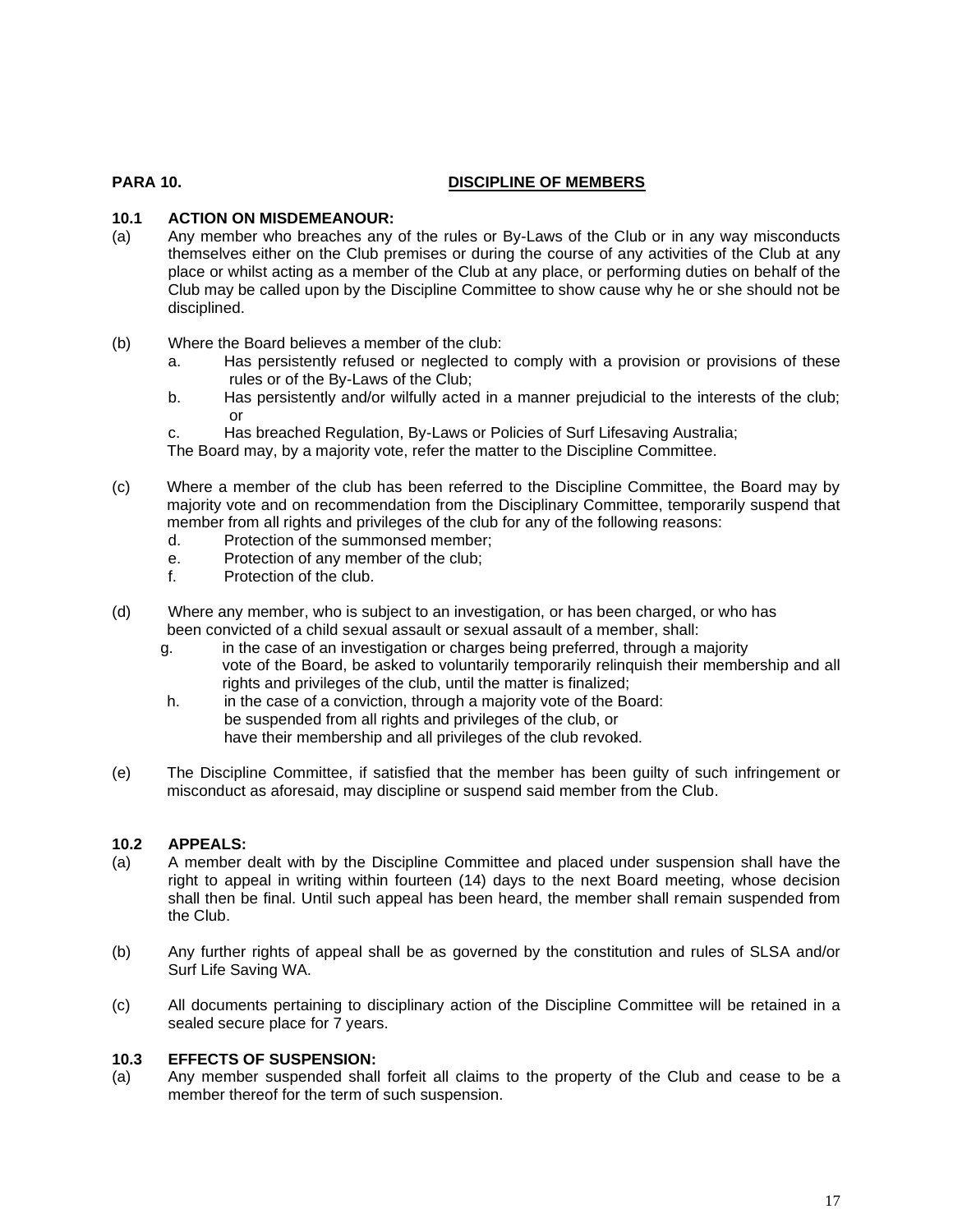#### **PARA 11 GRIEVANCE PROCEDURES**

- **11.1** The Grievance procedures set out in this clause applies to disputes between a Member and
	- i. Another Member; or
	- ii. The Club,

where it relates to the Constitution and Bylaws of the Club.

- 11.2 The parties to the dispute must meet (which may, if agreed by the parties, take place by using any technology that allows the parties to clearly and simultaneously communicate with each other) and discuss the matter in dispute and, if possible, resolve the dispute within fourteen (14) days after the dispute comes to the attention of all parties.
- 11.3 If the parties are unable to resolve the dispute at the meeting or if a party fails to attend that meeting, then the parties may, within 10 days, refer the dispute to the State Administrative Tribunal (or such other similar body in circumstances where the State Administrative Tribunal is no longer in existence ) for resolution.
- 11.4 The Board may prescribe additional grievance procedures in By-Laws consistent with Para 11.

# **PARA 12. CONSTITUTION**

# **12.1 MASTER COPY:**

- (a) The master copy of the Constitution, along with notices of motion to amend, and records of amendments made, are the responsibility of the Business and Marketing Director.
- (b) All members will have access to the Club Constitution.

# **12.2 AMENDMENT TO THE CONSTITUTION:**

- (a) Amendments to the Constitution shall be made at the Annual General Meeting or at a Special General Meeting called for that purpose.
- (b) Any financial member may request in writing amendments to the Constitution provided that such a request is signed by the member and duly signed by a second member and given to the Business and Marketing Director for presentation to the Board who will refer the amendments to the Constitution Committee for clarification and to ensure compliance with the Constitution. The Board may refer its own proposed amendments to the Constitution Committee and the Constitution Committee may propose its own amendments. The Business and Marketing Director shall ensure that the members are advised of the proposed amendments at least fourteen (14) days prior to the next Annual General Meeting at which the motions shall be included as business. If the matter is of the utmost urgency, the Business and Marketing Director shall call within twenty eight (28) days a Special General Meeting to deal with the item, notifying members at least fourteen (14) days prior to that meeting of the proposed amendments.
- (c) As soon as is practicable after the making of any proposal for a change to the Constitution or rules of the Club the Business and Marketing Director shall provide to the Director of Liquor Licensing certified particulars of the change proposed. No effect will be given to the change without the prior approval of the Director of Liquor Licensing.
- (d) Section 17(2) of the Associations Incorporation Act 2015 requires that within one month of the passing of a special resolution to alter its rules, the Board must lodge notice of the special resolution with the Commissioner for Consumer Protection. The notice must set out the particulars of the alteration and include certification by a member of the Board that the resolution was duly passed as a special resolution and that the rules of the association as altered conform to the requirements of the Act.